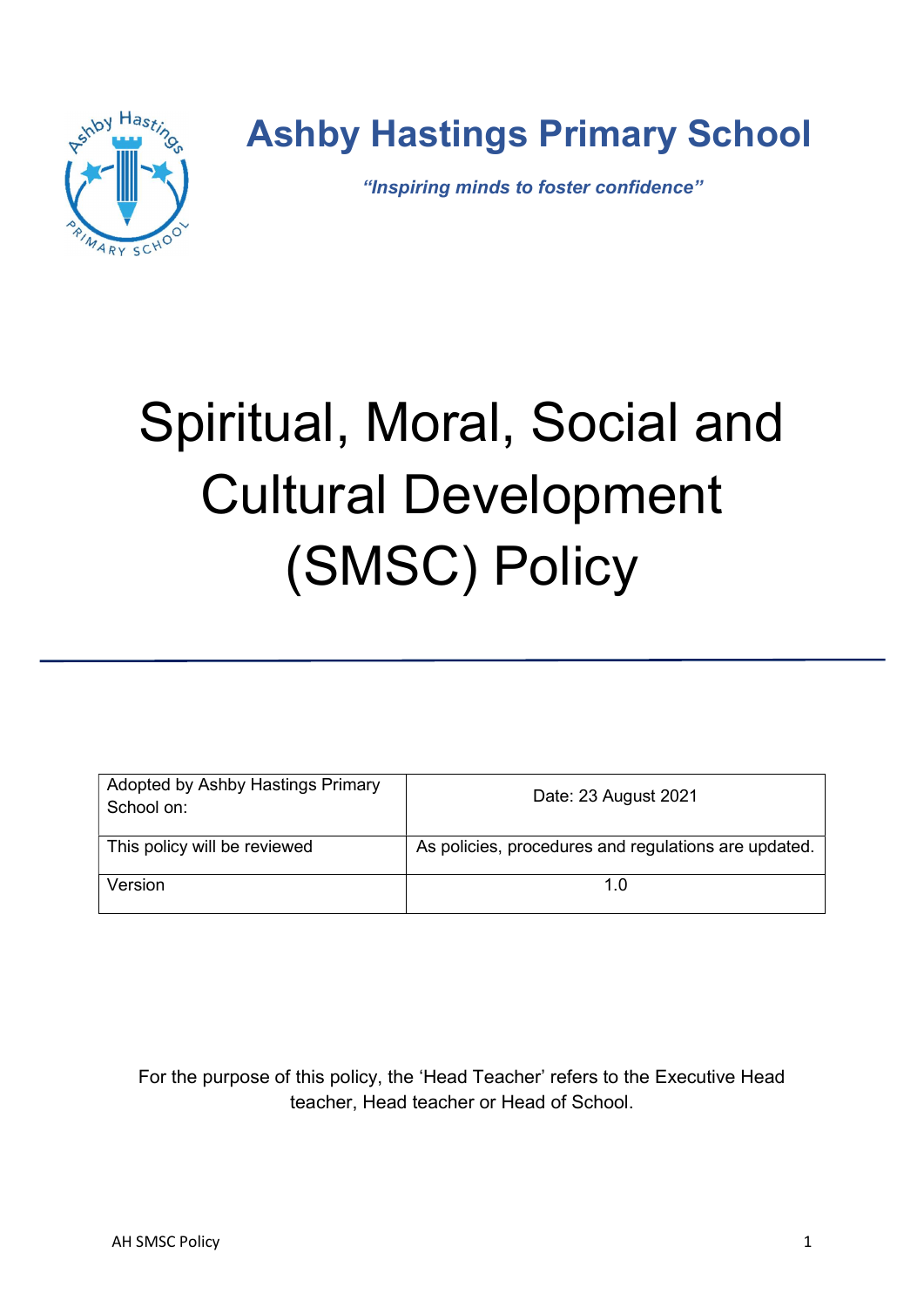### Aims of spiritual, moral, social and cultural development:

To enable our Pupils to:

- Become respectful, caring and considerate of the beliefs, needs and cultures of other people.
- Develop moral understanding which will help decision making in difficult situations.
- Celebrate and develop the spirituality of each person in our community.
- Celebrate their personal spirituality within the school/local community.
- Develop self-confidence so that they can express thoughts and actions in a variety of ways.
- Recognise the value of relationships and that each person is a person of worth.
- Develop their own self-esteem of pupils and learning

#### At the school we wish to develop:

- A positive and caring atmosphere within our school.
- A sense of awe, wonder and mystery.
- An awareness of personal worth uniqueness and identity
- A Sense of enjoyment of the world and people all around us.
- A Sense of pattern, order and purpose.
- A Sense of transience and change.
- An opportunity to learn about faith.
- An awareness of others and relationships.
- An awareness of a multi-cultural community, its demands, values, traditions and celebrations.
- An awareness of loss, suffering and sadness.
- An opportunity to develop their own sense of inner space.

(Open the Door, D. Barton, A. Brown & E.Brown 1994 & Primary School Worship, A.Brown & E.Brown 1993)

#### Spirituality across the Curriculum:

- To recognise the value of relationships, that each person is a person of worth.
- To sustain a well-founded self-esteem of pupils in their learning experiences.
- To develop a sense of self knowledge and self-awareness.
- To provide opportunities for the expression of imagination, enjoyment, inspiration, insight, empathy and understanding throughout the curriculum.
- To promote and encourage quiet reflection during lessons.
- To promote the quest and development of a constructive work-ethic for learning and to share a joy for it
- Develop spirituality through prayer, dance, singing, music, poetry, art drama, story, nature (at their own level).

(Spiritual Development in Schools by: Alan Brown and Joan Furlong)

All subjects should have some responsibility to contributing to spiritual development

Every opportunity should be taken to explore the awe and wonder of creation.